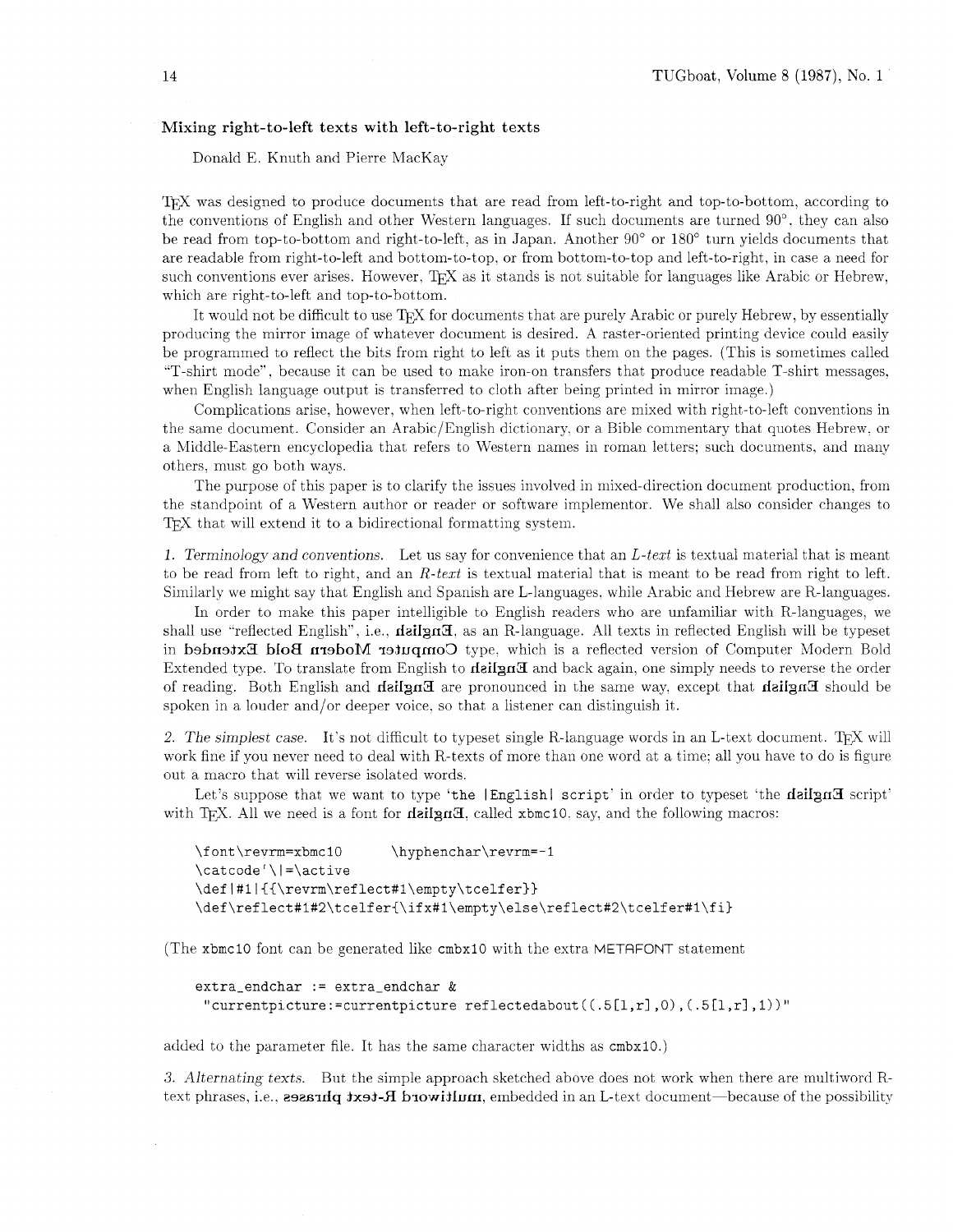of line breaks, i.e., a breaks of the problem of the possibility of line breaks, i.e., also shift we of the problem of typesetting the following paragraph:\*

Leonardo da Vinci made a sweeping statement in his notebooks:

 $|$ <sup>''</sup>Let no one who is not a mathematician read my works.''|

In fact, he said it twice, so he probably meant it.

Here are samples of the proper results, considering two different column widths:

Leonardo da Vinci made a sweeping statement in his Leonardo da Vinci made a sweep-"Let sakoodston sid ni insensiste me velope who is not a mathematician sakoodston is not a mathemati- vidador on  $\alpha$  is not a mathemati- vidador on  $\alpha$  is not a mathemati-"At  $\mathbf{X}$ " or  $\mathbf{A}$  is  $\mathbf{A}$ " on  $\mathbf{A}$  is  $\mathbf{A}$  is  $\mathbf{A}$  is it twice, so he probably meant it. The same is not consider the set of the set of the set of the set of the set of the set of the set of the set of the set of the set of the set of the set of the set of the set of the set of the set of the set of

said it twice. so he probably meant it.

Notice that the R-text in each line is reflected: in particular, a hyphen that has been inserted at the right of an R-segment will appear at the left of that segment.

How can we get  $T_{\rm F}X$  to do this? The best approach is probably to extend the driver programs that produce printed output from the DVI files that T<sub>F</sub>X writes, instead of trying to do tricky things with T<sub>F</sub>X macros. Then TEX itself merely needs to put special codes into the DVI output files, in order to tell the "DVI-IVC" drivers what to do.

For example, one idea that almost works is to put '\special{R}' just before an R-text begins, and '\special{L}' just after it ends. In other words, we can change the '|' macro in our earlier example to the simple form

#### \def|#1|{{\revrm\special{R}#1\special{L}}}

which does not actually reverse the characters; we can also leave the '\hyphenchar' of \revrm at its normal value. so that R-texts will be hyphenated. Line breaking will proceed in the normal way, and it will be the job of the DVI-IVa driver program to reflect every segment that it sees between an R and an L.

Reflecting might involve arbitrary combinations of characters, rules, accents, kerns, ek.; for example, the R-text might be in **alisemant**, or it might even refer to  $X \nsubseteq T!$ 

4. An approach to implementation. In order to understand how DVI-IVa programs might do the required tasks, we need to look into the information that T<sub>R</sub>X puts into a DVI file. The basic idea is that whenever TEX outputs an hbox or a vbox, the DVI file gets a 'push' command, followed by various commands to typeset the box contents, followed by a 'pop' command. Therefore we can try the following strategy:

- a) Whenever '\special{R}' is found in the DVI file, remember the current horizontal position  $h_0$  and vertical position  $v_0$ ; also remember the current location  $p_0$  in the DVI file. Set  $c \leftarrow 0$ . Then begin to skim the next DVI instructions instead of actually using them for typesetting; but keep updating the horizontal and vertical page positions as usual.
- b) When '\special{L}' is found in the DVI file, stop skimming instructions. Then typeset all instructions between  $p_0$  and the current location, in mirror-reflected mode, as explained below.
- c) When 'push' occurs when skimming instructions, increase c by 1.
- d) When 'pop' occurs when skimming instructions, there are two cases. If  $c > 0$ , decrease c by 1. (This 'pop' matches a previously skimmed 'push'.) But if  $c = 0$ , effectively insert '\special{L}' at this point and '\special{R}' just after the very next ' $push$ '.

The mirror-reflected mode for DVI commands in positions  $p_0$  to  $p_1$  in the DVI file, beginning at  $(h_0, v_0)$  and ending at  $(h_1, v_1)$ , works like this: A character of width w whose box sits on the baseline between  $(h, v)$  and  $(h+w, v)$  in normal mode should be placed so that its box sits on the baseline between  $(h'-w, v)$  and  $(h', v)$ in mirror mode, where  $h'$  is defined by the equation

 $h-h_0 = h_1-h'.$ 

Similarly, a rule of width w whose lower edge runs from  $(h, v)$  to  $(h + w, v)$  in normal mode should run from  $(h'-w, v)$  to  $(h', v)$  in mirror mode.

\* After Leonardo lost the use of his right hand, he began to make lefthanded notes in mirror writing. Of course, he actually wrote in **nailsil** instead of **deilings**.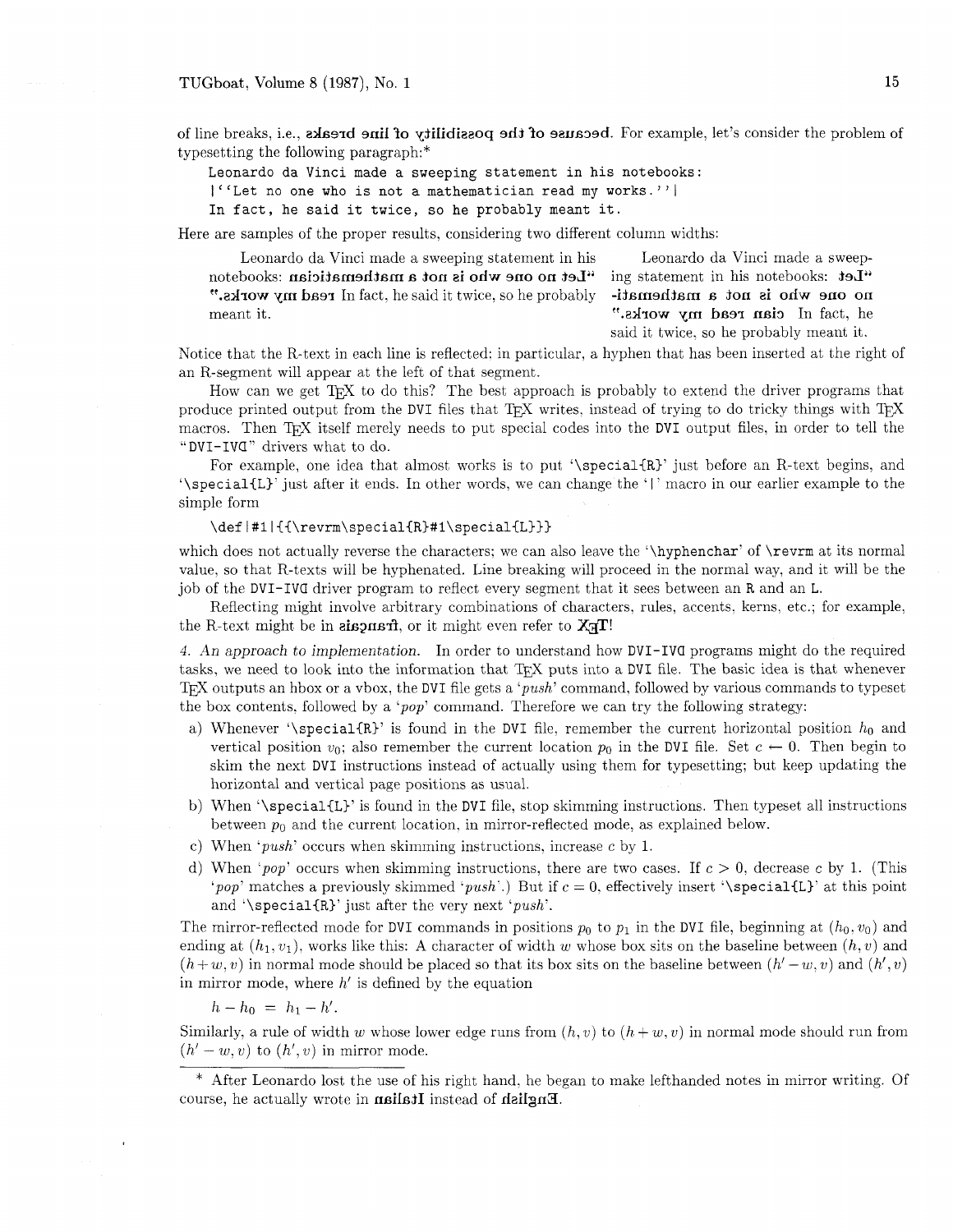*5.* Fixing- bugs. We stated above that the approach just sketched will "almost" work. But it can fail in three ways, when combined with the full generality of T<sub>EX</sub>. First, there might be material "between the lines" that is inserted by \vadjust commands; this material might improperly be treated as R-text. Second, the suggested mechanism doesn't always find the correct left edge of segments that are being reflected, since the reflection should not always begin at the extreme left edge of a typeset line; it should begin after the \leftskip glue and before other initial spacing due to things like accent positioning. Third. certain tricks that involve '\unhbox' can make entire lines disappear from the DVI file; however, this problem is not as serious as the other two, because people shouldn't be playing such tricks.

A much more reliable and robust scheme can be obtained by building a specially extended version of T<sub>EX</sub>, which puts matching special commands into every line that has reflected material. It is not difficult to add this additional activity to  $T_F X$ 's existing line-breaking mechanism; the details appear in an appendix below. When this change has been made. parts (c) and (d) of the DVI-IVa skimming algorithm can be eliminated, since the case  $c = 0$  will never arise in part (d).

6. L-chauvinism. We have been discussing mixed documents as if they always consist of R-texts inserted into L-texts: but people whose native script is right-to-left naturally think of mixed documents as the insertion of L-texts into R-texts. In fact, there are two ways to read every page of a document, one in which the eye begins to scan each line at the left and one in which the eye begins to scan each line at the right.

The Leonardo illustration above is an example of the first kind, and we shall call it an L-document. To read a given line of an L-document, you start at the left and read any L-text that you see. Whenever your eyes encounter an R-character, they skim ahead to the end of the next R-segment (i.e., until the next L-character. or until the end of the line. whichever comes first); then you read the R-segment right-to-left, and continue as before. The rules for reading an R-document are similar, but with right and left reversed.

It's usually possible to distinguish an L-document from an R-document because of the indentation on the first line of a paragraph and/or the blank space on the last line. For example, the R-documents that correspond to the two L-document settings of the paragraph about Leonardo look like this:

Leonardo da Vinci made a sweeping statement in his Leonardo da Vinci made a sweeps is isode to all in the metabooks in the metabooks is not a mathematician is not a mathematic read my works."  $v$  is not a mathemati-read my works."  $v$  is not a mathemati-read my works." In fact, he said it twice, so he probably ".advox ym bser

nieant it. In fact. he ".aA-row ym bss-r nsi3 said it twice. so he probably meant it.

We can imagine that these R-documents were composed on an R-terminal and processed by  $X\pi T$  from an **slft hugharhooks** like this:

> [Leonardo da Vinci made a sweeping statement in his notebooks: | ''Let no one who is not a mathematician read my works.'' | In fact, he said it twice, so he probably meant it. |

In this case it is the L-text, not the R-text, that is enclosed in I's. (The reader is urged to study this example carefully; there is **bodism** in't!)

A poet could presumably construct interesting poems that have both L-meanings and R-meanings. when read as L-documents and R-documents.

Notice that our examples from Leonardo have used boldface quotation marks (i.e., the quotation marks of **delign3**), so that these marks belong to the text being quoted. This may seem erroneous; but it is in fact a necessary convention in documents that are meant to display no favoritism between L-readers and R-readers, because it ensures that the quotation marks will stay with the text being reflected. (See the examples of contemporary typesetting at the end of this paper.) If we had put the quotation marks into English rather than **deilgn3**, the R-documents illustrated above would have looked very strange indeed:

Leonardo da Vinci made a sweeping statement in his Leonardo da Vinci made a sweep-

" In fact, he said it twice, so he probably. $a$ **x**  $x$  on  $y$  on  $b$  and  $f$  is  $i$  on  $j$  on  $j$  on  $j$  on  $j$  on  $j$  on  $j$  on  $j$  on  $j$  on  $j$  on  $j$  on  $j$  on  $j$  on  $j$  on  $j$  on  $j$  on  $j$  on  $j$  on  $j$  on  $j$  on

" :exoodston aid ni the metate gaillet " is also destorlet no one who is not a mathematician no one who is not a mathemati-read my works.  $v$ Indiction  $v$  is not a mathemati-read my works.  $v$ Iddsdord end  $\alpha$ , so ivit it rieant it. " In fact, he.aarow ym head my works. said it twice. so he probablj meant it.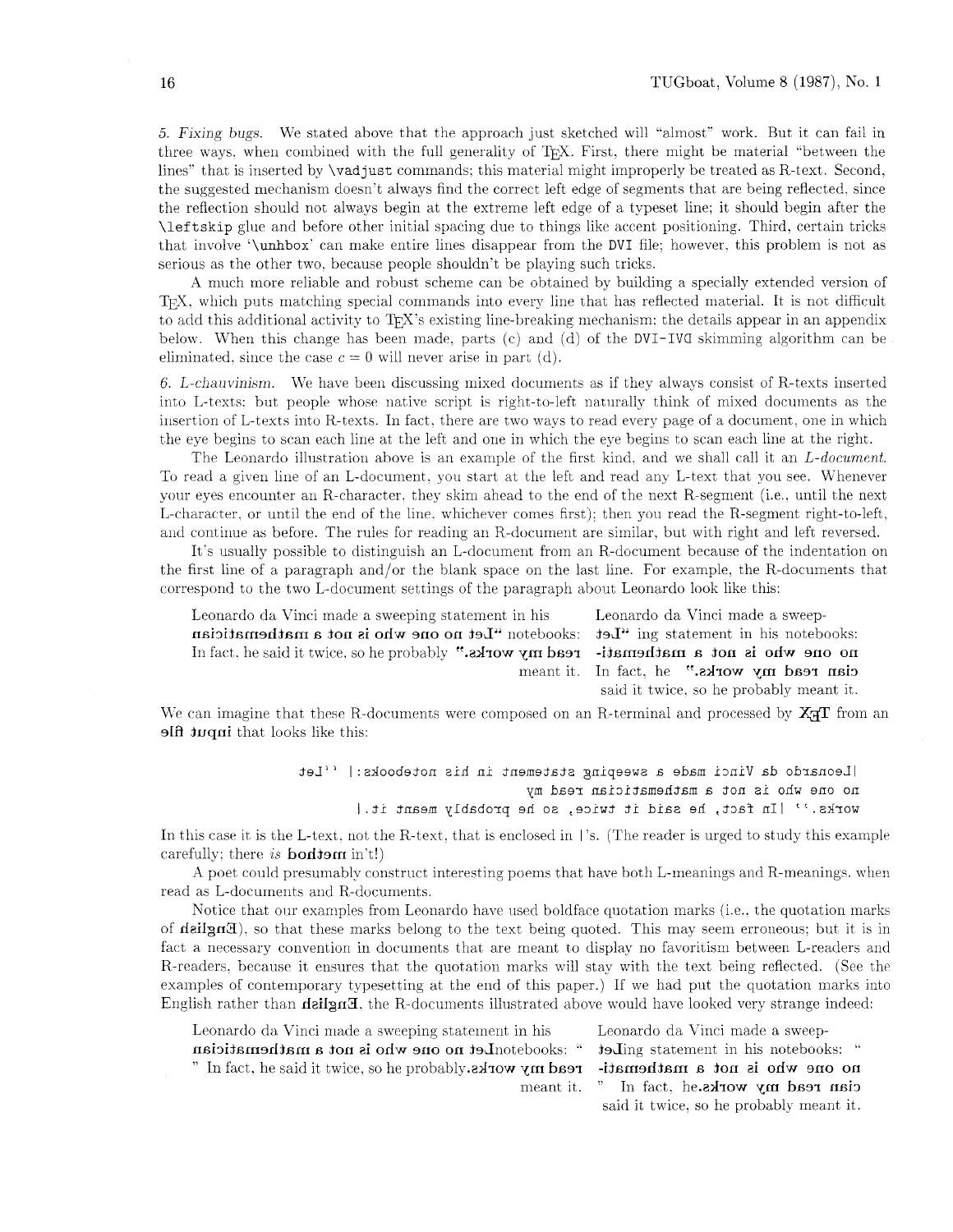7. Multi-level mixing. The problems of mixed R- and L-typesetting go deeper than this, because there might be an L-text inside an R-text inside an L-text. For example, we might want to typeset a paragraph whose T<sub>F</sub>X source file looks like this:

\R(Alice) said, \R([ 'You think English is \L('English written backwards'); but to me, \L(English) is English written backwards. I'm sure \L{Knuth) and  $\L{Mackay}$  will both agree with me."} And she was right.

An intelligent bidirectional reader will want this to be typeset as if it were an R-document inside an Ldocument. In other words, the eyes of such a reader will naturally scan some of the lines beginning at the left, and some of them beginning at the right. Here are examples of the desired output, set with two different line widths:

". sm dives age and she was right. ". ". And she was right."

"You think English is  $-dB$ ,  $\Delta$  Alice  $\Delta$  and  $\Delta$  reference  $\Delta$  rangitsh is  $\Delta$  his  $\Delta$  his  $\Delta$  rice 'shut is met in the stead of the stead is the stead of the stead of the stead is English written backwards. I'm sure is fraglish written backwards. is English written backwards. I'm sure dum and  $\mu$ and  $\mu$ arre mith sarre music meeting the meeting will both  $\mu$ 

(Look closely.)

Multi-level documents are inherently ambiguous. For example, the right-hand setting abow might be interpreted as the result of

... \R{... I'm sure and \L{MacKay} will both agree with} Knuth \R{me.''}...

and the left-hand setting would also result from a source file like this(!)

```
\indent\R{"You think English is \L{said,) Alice 
\LC'Englishl; but to me,) written backwards' 
\R{written backwards.) \R{\L{English) is English) 
will both} MacKay \R{and} Knuth \R{I'm} sure
\L{And she} agree with me."} was right.
```
except for slight differences in spacing due to  $T_F X$ 's "spacefactor" for punctuation.

In general, we have  $\R\L{a}\L{b} = ba$ , hence any permutation of the characters on each line is theoretically possible. A reader has to figure out which of the different ways to parse each line makes most sense. Yet there is unanimous agreement in Middle Eastern countries that a mixture of L-document and R-document styles is preferable to an unambiguous insistence on L-reading or R-reading throughout a document, because it is so natural and because the actual ambiguities arise rarely in practice. The quotation marks in the example above make it possible to reconstruct the invisible \R's and \L's: in this way an author can cooperate with a literate reader so that the meaning is clear.

Multi-level texts arise not only when quotes are inside quotes or when R-document footnotes or illustrations are attached to L-documents; they also arise when mathematics is embedded in R-text,. For example, consider the TFX source code

```
The \R{English version of 'the famous identity <math>\frac{\pi}{1}+1=0</math> due to Euler'is \R' the famous identity \e^i\pi + 1 = 0 due to Euler'}.
```
It should be typeset like this:

The **figure identity**  $e^{i\pi} + 1 = 0$  due to Euler' is **about the famous** identity  $e^{i\pi} + 1 = 0$  due to Euler' is **about the famous** identity  $0 = 1 + \pi i$  due to Euler'

An extension of T<sub>F</sub>X called T<sub>F</sub>X-**X<sub>T</sub>T**, described in the appendix, properly handles multi-level mixtures including math. as well as the simpler case of alternating R-texts and L-texts.

*8.* Conclusions. When right-to-left and left-to-right texts are mixed in the same document, problems can arise that are more subtle than simple examples might suggest. The difficulties can be overcome by extending TEX to TEX- $X \pi T$  and by extending DVI drivers to DVI-IVG drivers. Neither of these extensions is extremely complex.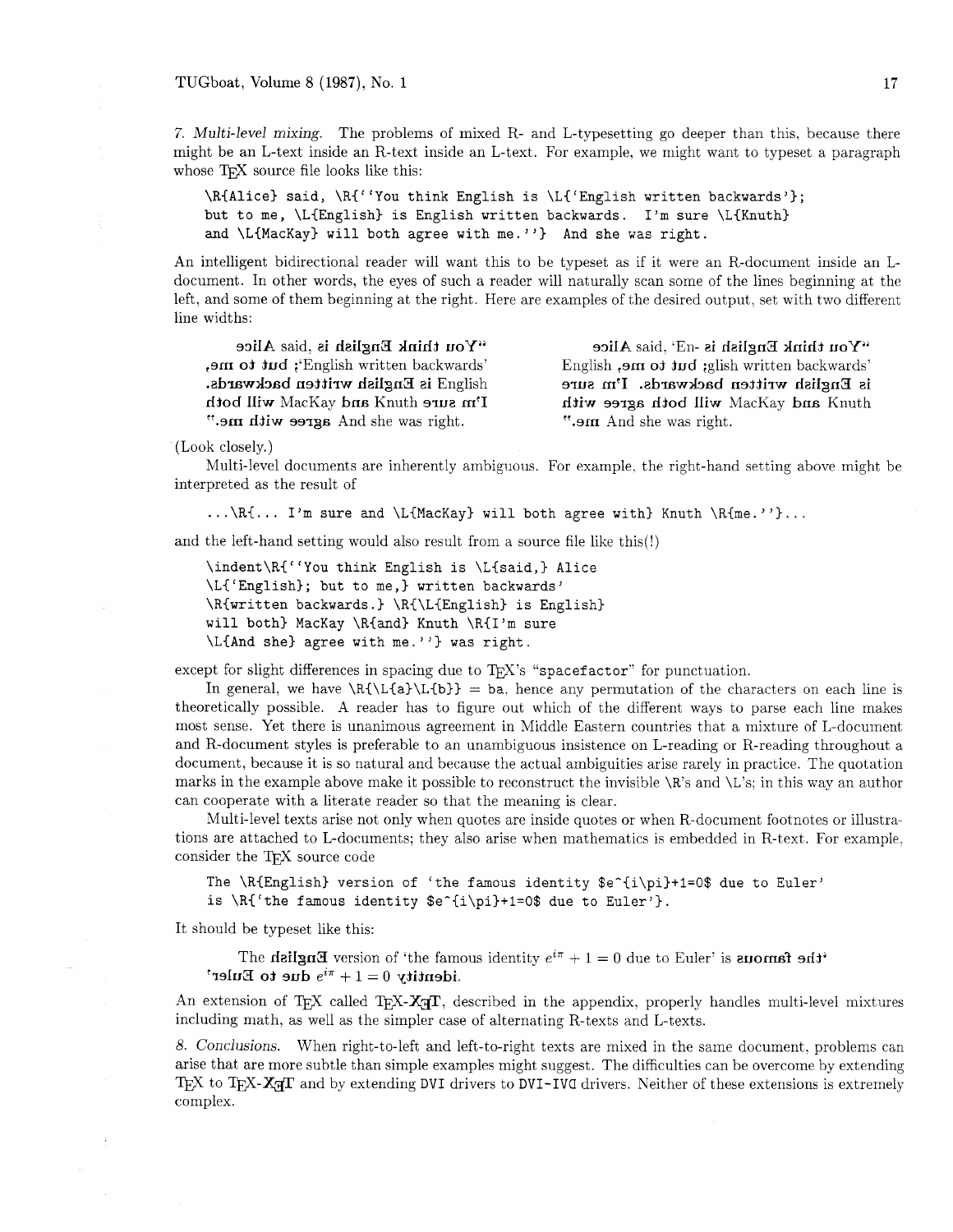**585.** The description of DVI commands is augmented by two new ones at the end:

 $beginer{eq} region\_reflect$  250. Begin a (possibly recursive) reflected segment.

end-reflect 251. End a (possibly recursive) reflected segment.

Commands 250-255 are undefined in normal DVI files, but 250 and 251 are permitted in the special 'DVI-IVa' files produced by this variant of TFX.

When a DVI-IVG driver encounters a *begin-reflect* command, it should skim ahead (as previously described) until finding the matching end-reflect; these will be properly nested with respect to each other and with respect to push and pop. After skimming has located a segment of material to be reflected, that segment should be re-scanned and obeyed in mirror-image mode as described earlier. The reflected segment might recursively involve *begin-reflect* /*end-reflect* pairs that need to be reflected again.

**586.** Two new definitions are needed:

define begin-reflect = 250 { begin a reflected segment (allowed in DVI-IVG files only) } define end\_reflect = 251 {end a reflected segment (allowed in DVI-IVG files only) }

**638.** At the beginning of ship-out, we will initialize a stack of \beginL and \beginR instructions that are currently in force; this is called the LR stack, and it is maintained with the help of two global variables called LR<sub>-ptr</sub> and LR<sub>-tmp</sub> that will be defined later. The instructions inserted here (just before testing if *tracing-output*  $> 0$ ) say that on the outermost level we are typesetting in left-to-right mode. The opening 'begin' is replaced by:

**begin**  $LR\_ptr \leftarrow get\_avail$ ;  $info(LR\_ptr) \leftarrow 0$ ; { begin-L-code at outer level}

**639.** At the end of ship-out, we want to clear out the LR stack. Thus, 'flush-node-list(p)' is replaced by:  $flush\_node\_list(p);$  (Flush the LR stack 1382);

**649.** The hpack routine is modified to keep an LR stack as it packages a horizontal list, so that errors of mismatched \beginL. . . \endL and \beginR. . . \endR pairs can be detected and corrected. Changes are needed here at the beginning of the procedure and at the end.

function  $hpack(p: pointer; w: scaled; m: small_number): pointer;$ 

b: integer: { badness of the new box}  $LR\_ptr$ ,  $LR\_tmp$ : pointer; { for LR stack maintenance }  $LR\_problems: integer;$  { counts missing begins and ends } begin  $LR\_ptr \leftarrow null$ ;  $LR\_problems \leftarrow 0$ ;  $r \leftarrow get\_node(box\_node\_size);$ 

*common\_ending*: (Finish issuing a diagnostic message for an overfull or underfull hbox 663): exit: (Check for LR anomalies at the end of  $hpack$  1387);

 $hpack \leftarrow r$ ;

end:

877. Similarly, the post-line-break should keep an LR stack, so that it can output **\endL** or **\endR** instructions at the ends of lines and \beginL or \beginR instructions at the beginnings of lines. Changes occur at the beginning and the end of this procedure:

procedure post-line-break (final-widow-penalty : integer):

*cur-line: halfword*; {the current line number being justified}  $LR_+ptr$ ,  $LR_-tmp$ : pointer; {for LR stack maintenance}

begin  $LR\_ptr \leftarrow null;$ 

(Reverse the links of the relevant passive nodes, setting  $cur\_p$  to the first breakpoint 878);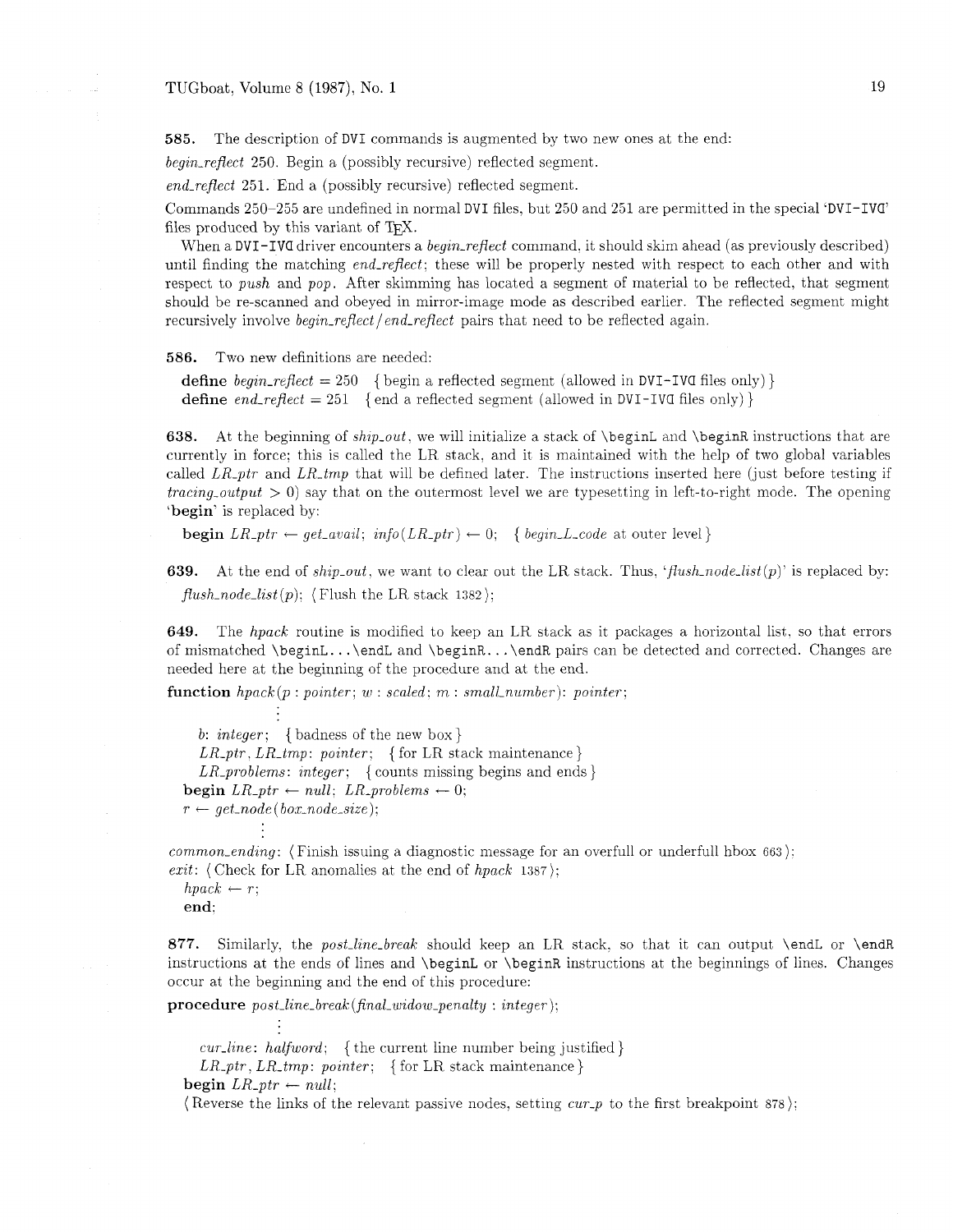```
prev\_graf \leftarrow best\_line - 1: (Flush the LR stack 1382);
end:
```
880. The new actions to be performed when broken lines are being packaged are accomplished by three new steps added to this section of the program.

(Justify the line ending at breakpoint  $cur.p$ , and append it to the current vertical list, together with associated penalties and other insertions  $880 \equiv$ 

(Insert LR nodes at the beginning of the current line  $1383$ ):

 $\langle$  Adjust the LR stack based on LR nodes in this line 1384 $\rangle$ ;

(Modify the end of the line to reflect the nature of the break and to include \rightskip; also set the proper value of  $disc\_break$  881);

(Insert LR nodes at the end of the current line  $1385$ );

(Put the **\leftskip** glue at the left and detach this line  $887$ );

1090. We add '*vmode* + LR' as a new subcase after '*vmode* + ex\_space' here. This means that the new primitive operations will become instances of what The TrXbook calls a (horizontal command).

Math-in-text will be formatted left-to-right, because two new 'append' instructions are inserted into 1196. this section of the code.

(Finish math in text 1196)  $\equiv$ **begin**  $tail\_append(new\_math(math\_surround, before));$  $\langle$  Append a *begin\_L* to the tail of the current list 1380 $\rangle$ :  $cur\_mlist \leftarrow p; \ cur\_style \leftarrow text\_style; \ mlist\_penalties \leftarrow (mode > 0); \ mlist\_to\_hlist;$  $link(tail) \leftarrow link(temp\_head);$ while  $link(tail) \neq null$  do  $tail \leftarrow link(tail)$ ;  $\langle$  Append an *end<sub>-L</sub>* to the tail of the current list 1381); tail\_append(new\_maih(math\_surround. after)); space\_factor  $\leftarrow$  1000; unsave; end

1341. The new primitive operations put new kinds of whatsit nodes into horizontal lists. Therefore two additional definitions are needed here:

define LR\_node = 4 { subtype in whatsits that represent \beginL, etc. } define  $LR\_type(\#) \equiv mem[\# + 1].int$  {the sub-subtype}

1344. Here's where the new primitives get established.

define  $immediate\_code = 4$  {command modifier for \immediate} define  $begin\_{{\mathcal{L}}} = 0$  {command modifier for \beginL} define  $begin{math} \negthinspace \text{[}\negthinspace \text{[}\negthinspace \text{[}\negthinspace \text{[}\negthinspace \text{[}\negthinspace \text{[}\negthinspace \text{[}\negthinspace \text{[}\negthinspace \text{[}\negthinspace \text{[}\negthinspace \text{[}\negthinspace \text{[}\negthinspace \text{[}\negthinspace \text{[}\negthinspace \text{[}\negthinspace \text{[}\negthinspace \text{[}\negthinspace \text{[}\negthinspace \text{[}\negthinspace \text{[}\negthinspace \text{[}\negthinspace \text{[}\negthinspace \text{[}\negthinspace \text{[}\negthinspace \text{[}\negthinspace \text{[}\$ define end\_L\_code = 2 { command modifier for \endL} define end\_R\_code = 3 { command modifier for \endR } define  $begin\_LR(\#) \equiv (LR\_type(\#) < end\_L\_code)$ define  $begin\_LR_type(\texttt{#}) \equiv (LR_type(\texttt{#}) - end\_L-code)$ (Put each of T<sub>F</sub>X's primitives into the hash table 226)  $+\equiv$  $primitive("begin L".LR, begin.L.code);$  $primitive("begin R., begin.R.code);$  $primitive$  ("endL",  $LR$ ,  $end$ L\_code);  $primitive("endR".LR. end.R\_code);$  $primitive$  ("openout", extension, open\_node);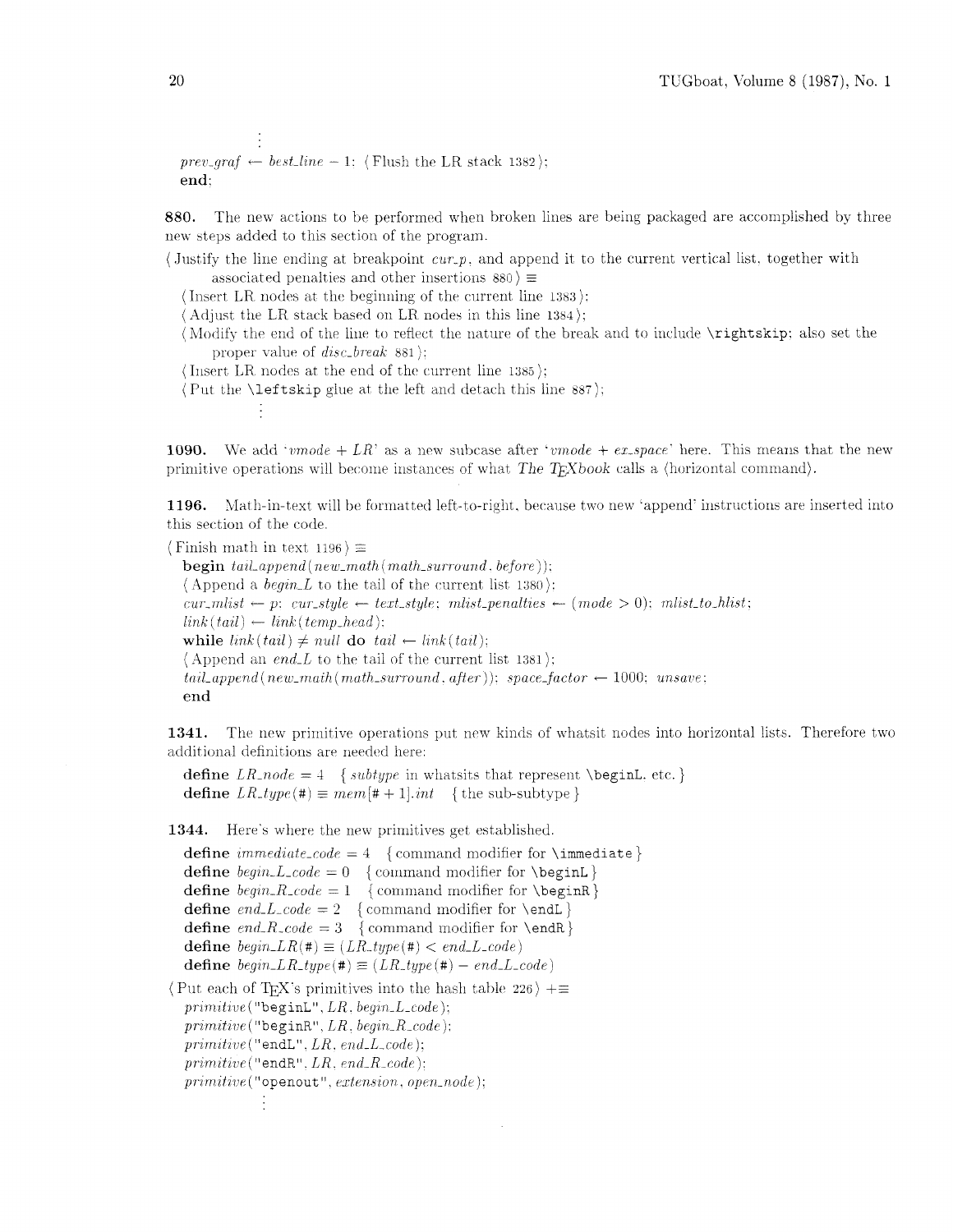TUGboat, Volume 8 (1987), No. 1

**1346.** The new primitives call for a new case of cases here.

```
LR: case chr_code of
```

```
begin. L_code: print\_esc("begin.");begin. R\_code: print\_esc("begin R");end\_L\_code: print\_esc("endL");othercases print\_esc ("endR")
endcases:
```
**1356.** We also need to be able to display the newfangled whatsits.

```
LR<sub>-node</sub>: case LR-type(p) of
     begin. L_code: print\_esc("begin L");begin. R\_code: print\_esc("begin R");end\_L\_code: print\_esc("endL");othercases print\_esc("endR")endcases;
```
1357, 1358. Copying and deleting the new nodes is easy, since they can be handled just like the \closeout nodes already present. We simply replace 'close-node' by 'close-node, LR-node' in these two sections.

**1360.** We used to *do\_nothing* here, but now we must *do\_something*:

 $\langle$  Incorporate a whatsit node into an hbox 1360)  $\equiv$ 

if subtype(p) = LR\_node then  $\langle$  Adjust the LR stack for the hpack routine 1386 $\rangle$ This code is used in section 651.

**1366.**  $\langle$  Output the whatsit node p in an hlist 1366)  $\equiv$ 

if subtype(p)  $\neq LR$ -node then out-what(p)

else (Output a reflection instruction if the direction has changed 1388)

This code is used in section 622.

**1376.** Most of the changes have been saved up for the end, so that the section numbers of T<sub>E</sub>X in [2] can be left unchanged. Now we come to the real guts of this extension to mixed-direction texts.

First, we allow the new primitives in horizontal mode, but not in math mode:

(Cases of *main-control* that build boxes and lists 1056)  $+ \equiv$ hmode + LR: begin new\_whatsit(LR\_node, small\_node\_size); LR\_type(tail)  $\leftarrow$  cur\_chr; end;  $mmode+LR:$  report\_illegal\_case;

**1377.** A number of routines are based on a stack of one-word nodes whose info fields contain either begin-L-code or begin-R-code. The top of the stack is pointed to by  $LR$ -ptr, and an auxiliary variable  $LR\_tmp$  is available for stack manipulation.

 $\langle$  Global variables 13  $\rangle +\equiv$ 

 $LR\_ptr, LR\_tmp:$  pointer; { stack of LR codes and temp for manipulation}

**1378.**  $\langle$  Declare functions needed for special kinds of nodes 1378 $\rangle \equiv$ 

function  $new\_{LR}(s:small\_number):\ pointer;$ 

var p: pointer; {the new node}

 $\mathbf{begin}[c] p \leftarrow get\_node(small\_node\_size); \; type(p) \leftarrow whatsoever, \; subtype(p) \leftarrow LR\_node; \; LR\_type(p) \leftarrow s;$  $new\_LR \leftarrow p$ ;

end;

See also section 1379.

This code is used in section 161.

**1379.**  $\langle$  Declare functions needed for special kinds of nodes 1378)  $+\equiv$ function  $safe\_info(p: pointer)$ : integer;

begin if  $p = null$  then  $safe\_info \leftarrow -1$  else  $safe\_info \leftarrow info(p);$ end;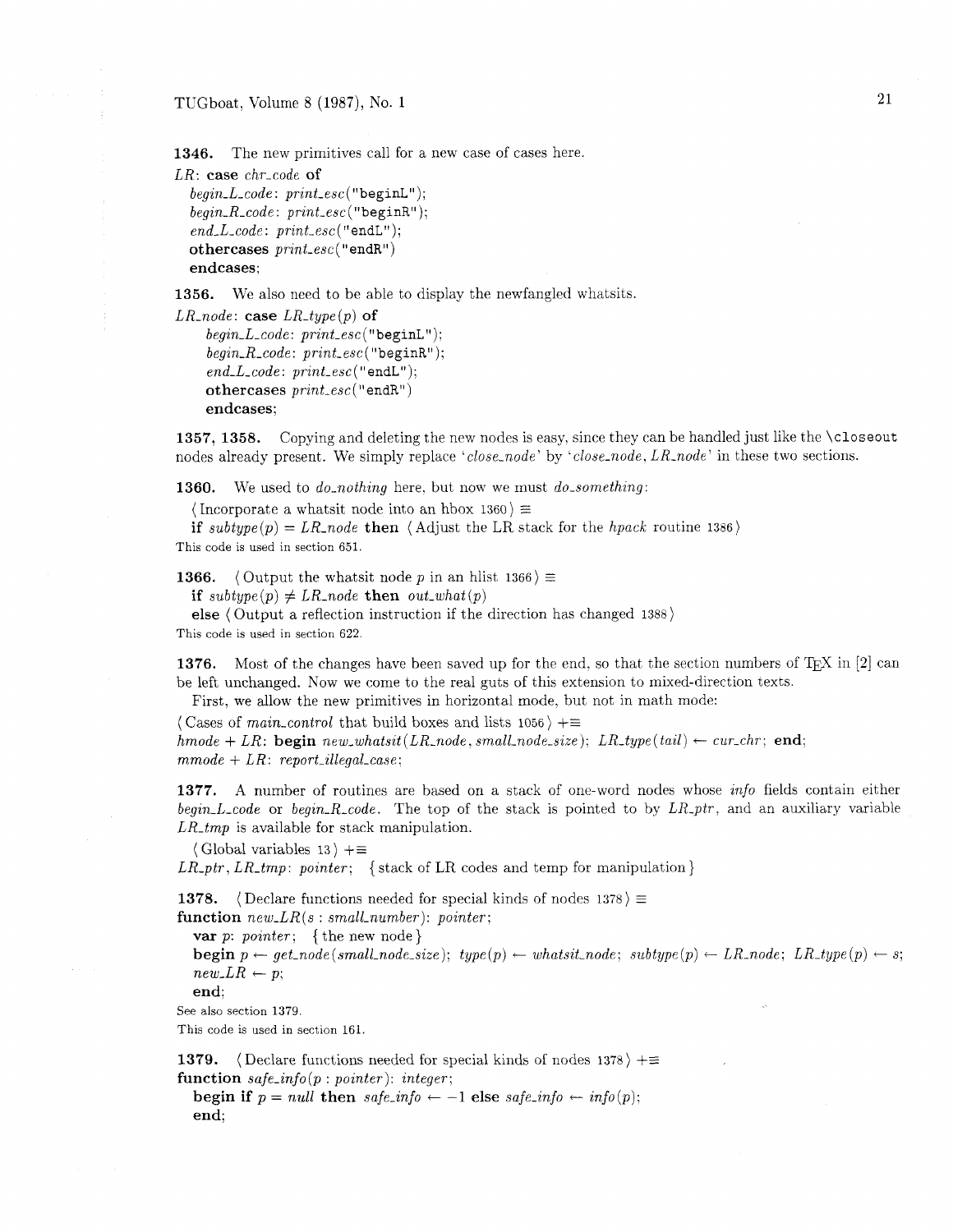1380. (Append a *begin* L to the tail of the current list 1380)  $\equiv$  $tail\_append(new\_LR(begin\_L\_code))$ 

This code is used in section 1196.

```
1381. (Append an end<sub>-L</sub> to the tail of the current list 1381) \equiv
```
*tnzl-append (new-LR(end-L-code))* 

This code is used in section 1196.

1382. When the stack-manipulation macros of this section are used below, variables *LR-ptr* and *LR-tmp* might be the global variables declared above, or they might be local to *hpack* or *post<sub>-line-break*.</sub>

define  $push\_LR(\#) \equiv$  $b = \begin{cases} \text{u} \sin(LR(\text{#})) = \\ \text{b} \sin(LR_{\text{#}}\text{#}) - \text{g}et_{\text{#}}\text{h} \sin\left(\frac{LR_{\text{#}}\text{#}}{\text{h}^2}\right) \end{cases}$  $\begin{array}{l} \texttt{begin} \texttt{LR\_tmp} \leftarrow \\ \texttt{LR\_ptr} \leftarrow \texttt{LR\_tmp} \end{array}$ end define  $pop\_LR \equiv$  $begin{aligned} \n \textbf{begin} \n &\textbf{L}R_{\textit{-}}tmp \leftarrow LR_{\textit{-}}ptr; \ \n \textbf{L}R_{\textit{-}}ptr \leftarrow link (LR_{\textit{-}}tmp); \ \n \textbf{free}_{\textit{-}}avail (LR_{\textit{-}}tmp); \n \end{aligned}$ end (Flush the LR stack  $1382$ )  $\equiv$ while  $LR\_ptr \neq null$  do  $pop\_LR$ 

This code is used in sections 639 and 877.

**1383.** (Insert LR nodes at the beginning of the current line 1383)  $\equiv$ 

while  $LR_+ptr \neq null$  do  $\text{begin } LR_{\perp} + m p \leftarrow new \_LR(\text{info}(LR_{\perp} + \text{pr})) \text{; } \text{link}(LR_{\perp} + \text{pr}) \leftarrow \text{link}(temp\_head);$  $link(temp\_head) \leftarrow LR\_tmp; pop\_LR$ ; end

This code is used in section 880.

```
1384. (Adjust the LR stack based on LR nodes in this line 1384) \equivq \leftarrow link(temp\_head):while q \neq cur\_break(cur_p) do
    begin if \negis_char_node(q) then
       if type(q) = what sit\_node then
         if subtype(q) = LR-node then
           if begin LR(q) then push\_LR(q)else if LR\_ptr \neq null then
                 if info(LR_1pr) = begin_LR_1sppe(q) then pop_LR;
     q \leftarrow link(q);end
```
This code is used in section 880.

1385. We use the fact that  $q$  now points to the node with  $\rightarrow$  intertskip glue.

```
(Insert LR nodes at the end of the current line 1385) \equivif LR<sub>-ptr</sub> \neq null then
          \mathbf{begin} s \leftarrow temp\_head; \ r \leftarrow link(s);while r \neq q do
               begin s \leftarrow r; r \leftarrow link(s);
               end: 
          r \leftarrow LR_{-}ptr;while r \neq null do
                \text{begin } L_R \to \text{1} \text{ } L_R \to \text{1} \text{ } L_R \to \text{1} \text{ } L_R \to \text{1} \text{ } L_R \to \text{1} \text{ } L_R \to \text{1} \text{ } L_R \to \text{1} \text{ } L_R \to \text{1} \text{ } L_R \to \text{1} \text{ } L_R \to \text{1} \text{ } L_R \to \text{1} \text{ } L_R \to \text{1} \text{ } L_R \to \text{1} \text{ } L_R \to \text{1} \text{ } L_R \to \text{1} \text{ } L_R \to \text{1} \text{ } L_R \to \text{end:
```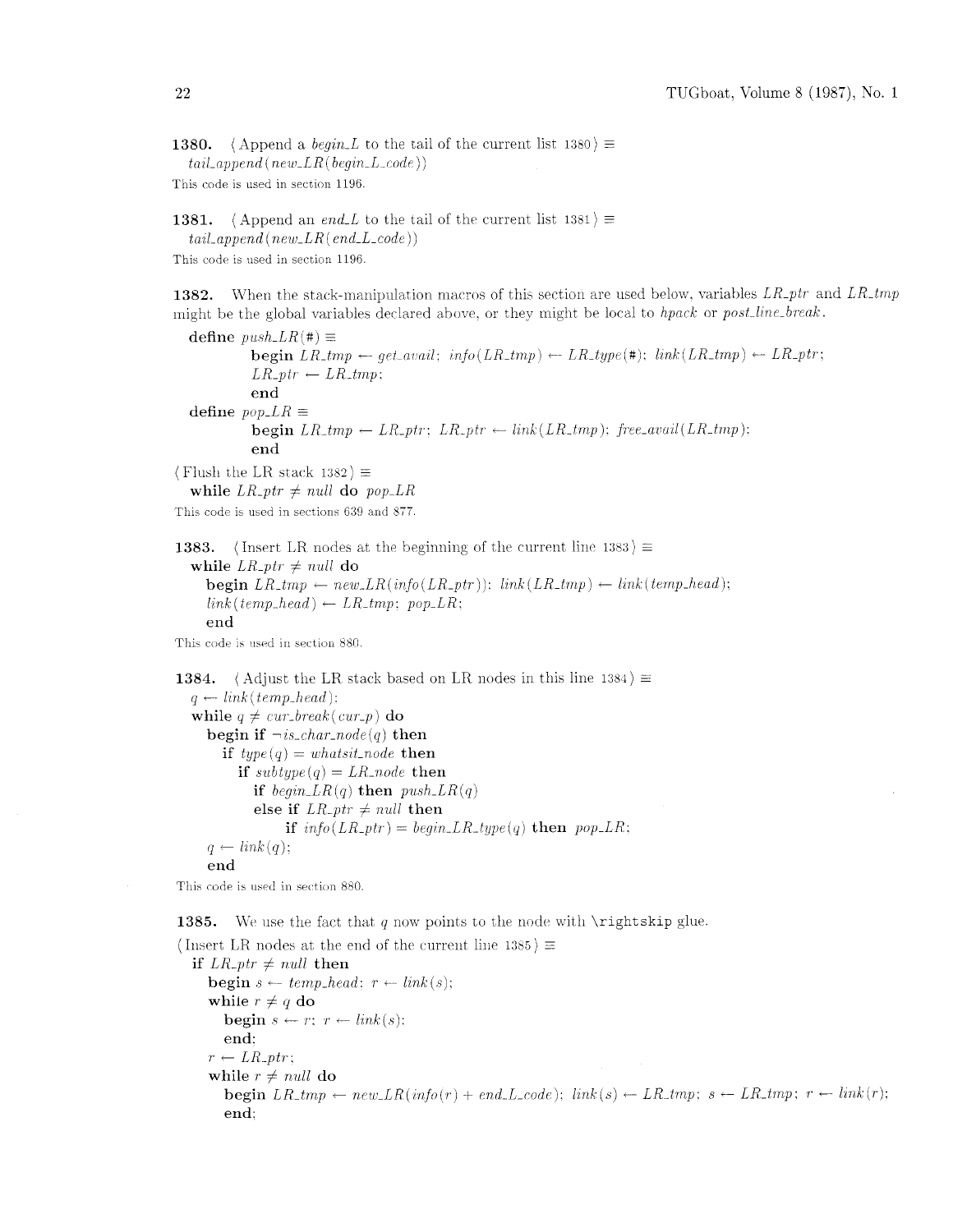TUGboat, Volume 8 (1987), No. 1

 $link(s) \leftarrow q$ ; end

This code is used in section 880.

1386. (Adjust the LR stack for the *hpack* routine 1386)  $\equiv$ if  $begin[-1,1]$   $\mathbf{L}R(p)$  then  $push\_LR(p)$ else if  $safe_info(LR_ptr) = begin_LR_type(p)$  then  $pop_LR$ else begin *incr(LR-problems):*  while  $link(q) \neq p$  do  $q \leftarrow link(q);$  $link(q) \leftarrow link(p)$ ; free\_node(p. small\_node\_size);  $p \leftarrow q$ ; end

This code is used in section 1360.

**1387.** (Check for LR anomalies at the end of *hpack* 1387)  $\equiv$ if  $LR\_ptr \neq null$  then begin while  $link(q) \neq null$  do  $q \leftarrow link(q)$ ; repeat  $link(q) \leftarrow new\_LR(\text{info}(LR\_ptr) + \text{end\_L\_code}); q \leftarrow link(q);$  $LR$ -problems  $\leftarrow$  *LR*-problems + 10000; pop<sub>-</sub>*LR*; until  $LR\_ptr = null$ ; end; if  $LR\_problems > 0$  then  $begining{bmatrix} print\_ln; print\_nl("\end{bmatrix}$ ,  $print\_nl("\end{bmatrix}$ ,  $path\_n$ ,  $print\_nl("\end{bmatrix}$  $print\_int (LR\_problems \textbf{div } 10000); \text{ print("missing, "");}$  $print(int (LR\_problems \textbf{ mod } 10000); print("{}_\Box \textbf{extra}");$  $LR\_problems \leftarrow 0$ ; goto *common\_ending*;

This code is used in section 649.

end

```
1388. (Output a reflection instruction if the direction has changed 1388) \equivif begin\_LR(p) then
     begin if safe\_info(LR\_ptr) \neq LR\_type(p) then
       begin synch-h; synch-v; dvi-out (begin-reflect): 
       end: 
    push\_LR(p);end 
  else if safe\_info(LR\_ptr) = begin\_LR\_type(p) then
       begin pop-LR; 
       if info(LR\_ptr) + end\_L\_code \neq LR\_type(p) then
         begin synch-h: synch-v; dvi-out (end-reflect); 
         end: 
       end 
     else confusion ("LR") 
This code is used in section 1366.
```
## Final Important Note

The extensions to T<sub>EX</sub> just described are "upward compatible" with standard T<sub>EX</sub>, in the sense that ordinary TEX programs will still run correctly (although more slowly) on TEX-X<sub>3I</sub>T. However, TEX-X<sub>3I</sub>T must *not* be called a new version of 'TFX', even though it runs all TFX programs; the reason is, of course, that TFX will not run all TEX- $X$ <sup>T</sup> programs.

A name change is necessary to distinguish all programs that do not agree precisely with the real TFX. Anybody who runs a program called 'T<sub>F</sub>X' should be able to assume that it will give identical results from all its implementations.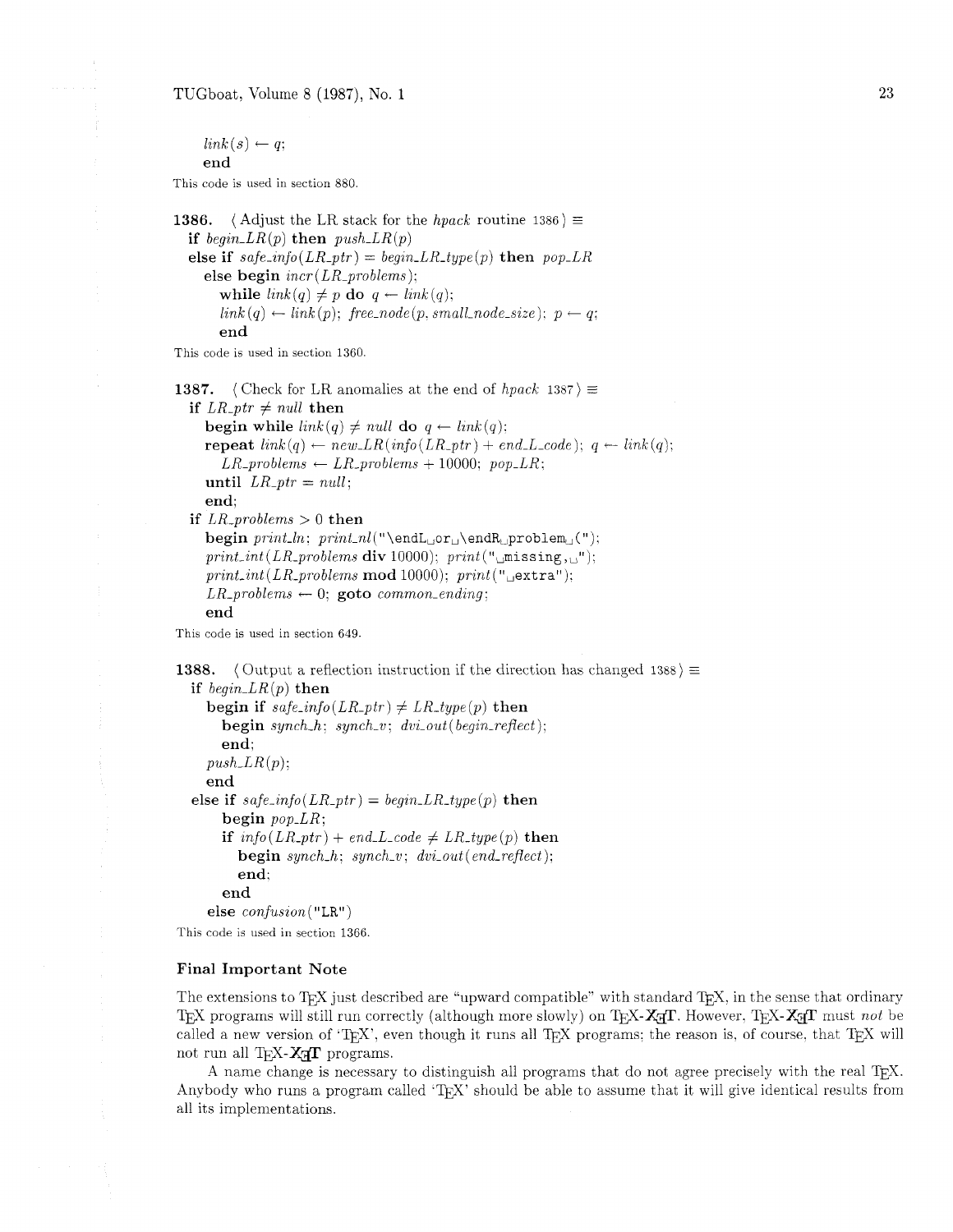#### Bibliography

- [1] Donald E. Knuth, The T<sub>F</sub>Xbook, Volume A of Computers & Typesetting (Reading, Mass.: Addison Wesley, 1986).
- [2] Donald E. Knuth. TrX: The Program, Volume B of Computers & Typesetting (Reading, Mass.: Addison Wesley, 1986).
- [3] Pierre MacKay, "Typesetting problem scripts," Byte 11, 2 (February 1986), 201-218.

## **Examples of Typesetting Practice**

1. From Textus 5 (1966), p. 12; Magnes Press, Hebrew University of Jerusalem. (Notice the Hebrew quotation marks surrounding the Hebrew title in footnote 6.)

> ters adhered, 10 and which may have been similar to that adopted, by normative Jewry presumably somewhat later, during the period of the Second Temple.<sup>10</sup>

Frag. E. Yadin correctly states: "Sanders' cautious indication '103 (? 104)' can now be eliminated"  $(ib., p. 5)$ .

- 6 Sanders' editio princeps of Ps. 151 already has been discussed by various scholars. The present author deals with the text of Ps. 151, and its literary genre in: מזמורים חיצוניים -בלשת העברית מקומראז, Tarbiz 35 (1966) ב-228.
- $\overline{7}$ See: W. Wright, "Some Apocryphal Psalms in Syriac", PSBA 9 (1887) 257-266; M. Noth, "Die fuenf apokryphen Psalmen", ZAW 48 (1930) 1-23.

2. Fragments from the third edition of William Wright's classic nineteenth century grammar of Arabic, volume 2, pages 295-297. (Notice the page break in the midst of right-to-left text, and some left-to-right brackets.)

gnawed at us; يَنْهُمْ خَيْرَ أُمَّةٍ أُخْرِجَتْ للنَّاسِ gnawed at us; that has been brought forth (created) for mankind; فَشَيْنَ كَتَبَا ٱهْتَزَلْتْ they walked as spears wave, the رِمَاحْ تَسَفَّهَتْ أَعَالِيَهَا مَرْ ٱلرِّيَاجِ ٱلنَّوَاسِيرِ tops of which are bent by the passing of gentle breezes; إِنَادَةُ ٱلْعَقْلِ ,

296

PART THIRD.-Syntax.  $\sqrt{\$}152$ 

the brightness of the intellect is obscured (or مَكْسُوفٌ بِطَوْعٍ هَوَى A eclipsed) by obeying lust. As the above examples show, this agreement

 $\S 152$ ] Sentence and its Parts.—Concord of Predicate & Subject. 297

verb is placed after a collective subject (see § 148); as مَوْلَكِنَّ أَكْثَرَ A but the greatest part of mankind are thankless; ٱتْرَكُوا] : a part of them are afraid of men فَرِيقٌ مِنْهُمْ يَـخْشَوْنَ ٱلنَّاسَ let the Turks alone as long as they let you alone ; التَّوْكَ مَا تَرَكُوكُمْ because his army had perished]. لأَنَّ جَيْشَهُ هَلَكُوا